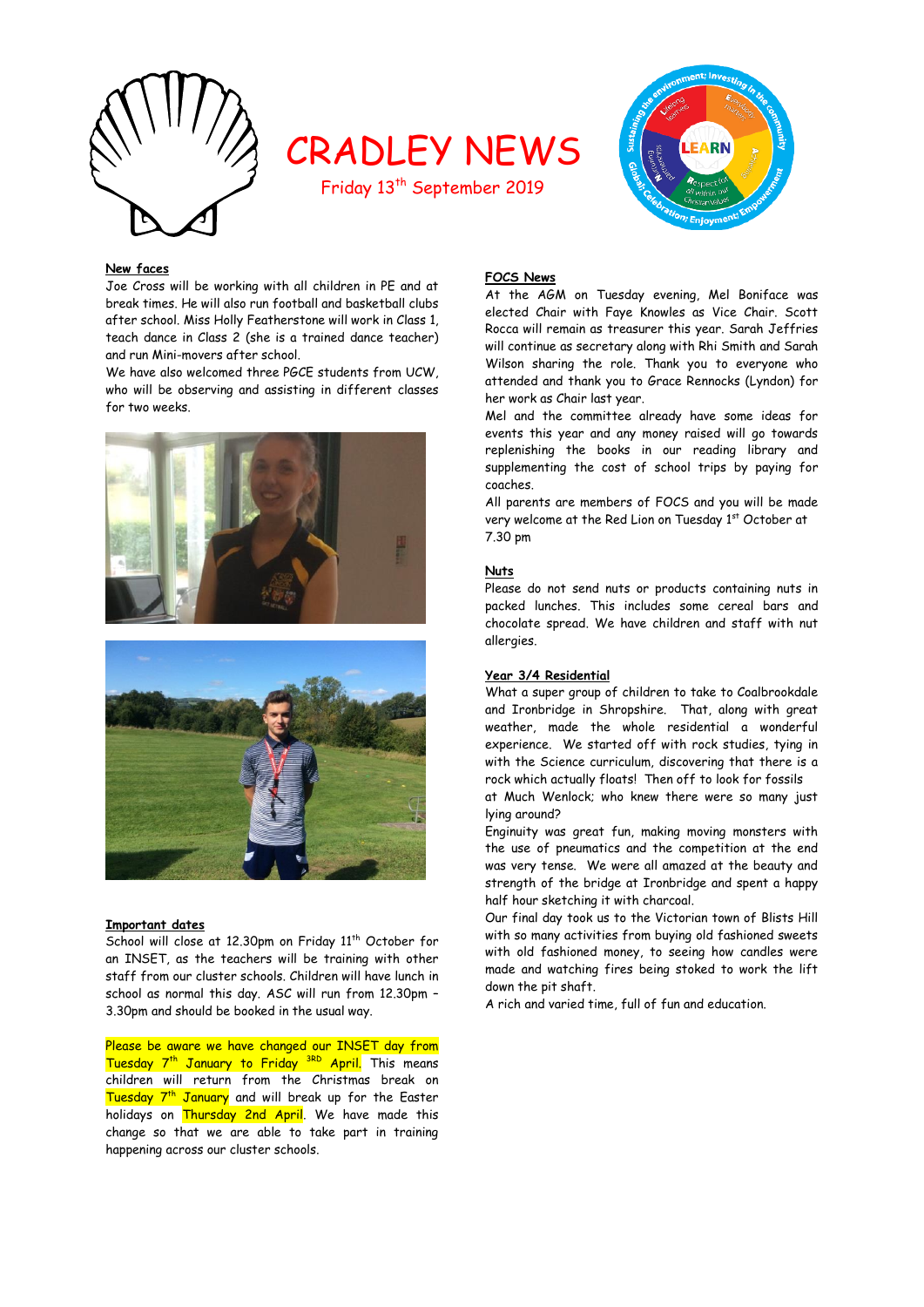

# **Year 5/6 Residential**

Years 5 and 6 had a fantastic time in Conwy last week. We spent 3 days on residential in beautiful North Wales. We have spent some time this week thinking about how we showed our **learning behaviours** whilst we were away.

First of all, many of us learned how to be a bit more **independent**. A few of us packed our own suitcases before we went, and all of us had to organise ourselves so that we were ready with the things we needed for each day.

We had to work **co-operatively** on our vlogs, deciding for ourselves what to photograph and planning short video clips at the places we visited. We also took care of each other in different ways, and helped each other prepare for room inspections!

Mrs Paton organised really fun activities for us. We were quite safe of course, but walking along the town walls on a windy evening, going underground into the ancient copper mines and walking into the mountains seemed a bit risky to some of us at first! At Conwy Castle, Laura **took a risk** dangling an iPad over the wall to take a photograph of the dungeon far below!

On the top of Conwy Mountain one beautiful evening we stopped for two minutes just to take in the spectacular views, to listen to the sound of the silence*,* and to **reflect** on the places we'd been to. We were certainly **persistent** in keeping going when climbing Conwy Mountain after having spent the day walking in Snowdonia!

We **took pride** in being well behaved and polite at the youth hostel where there were other people staying, and when we were interviewing members of the public at Llandudno. We also want our vlogs to be the best they could be!

Everyone was really **positive** about the residential to Conwy. We had fun with our friends and it was a great experience. We'd love to go back!

Year 6 would like to share with everybody the reflection they prepared for assembly this morning.

## Let us pray:

# Dear God

Thank you that we were able to spend time away with our friends last week. Thank you too for creating wonderful environments from high mountains to wonderful coastlines for us to enjoy. Thank you for a wonderful residential, and even though it was sometimes difficult to be away from our family at home, you let us know that we were safe and loved. Amen





# **Welcome Wednesdays**

Each class will provide an opportunity to welcome parents and Grandparents into class so that the children can share their work. This will take place at 8.50am until 9.30 at the latest. When classroom visits follow Collective Worship, lessons will start at 9.45am. Wednesday 25th September – Class 1 & Class 2 Wednesday 23rd October - Class 5 Collective Worship Wednesday 6<sup>th</sup> November - Class 4 Wednesday 20<sup>th</sup> November - Class 3 Collective Worship

## **Cradley Church Flower Festival**

This weekend the Church will be full of floral displays created by village organisations. The children have filled decorated jars with flowers. The decorations represent the school and some of the resources we might use. Mrs Copp, our Chair of Governors came to help. If you have chance, please pop in and see our arrangements insitu. Next week we will share a finished photograph.

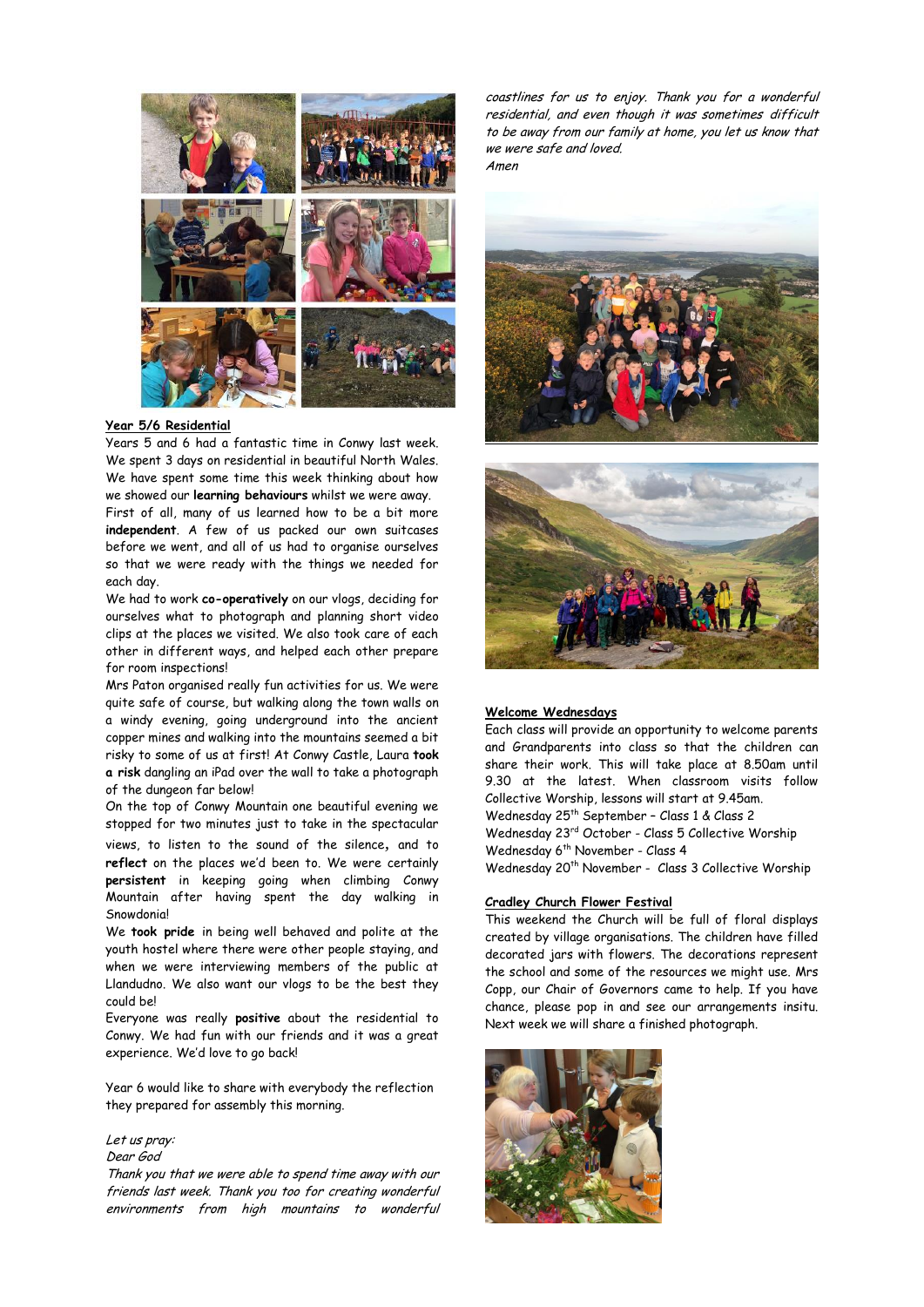



## **Music**

I am delighted that we have 42 children receiving instrumental lessons in school, including violin, drums, recorder, ukulele, piano, keyboard and guitar. This is amazing!

We have started working with Encore music on a wider options program. All children in Key Stage 2 will have the opportunity to begin to learn to play a musical instrument. This term Year 3 and 4 will play the tin whistle.

This week Years 3 and 4 enjoyed their first music lesson led by Mrs West, which included saying each other's names whilst trying to keep to a beat, learning a new song and having a go with tin whistles. Super fun and great learning.



# **Schools Recycling Scheme**

We have signed up to be part of the Herefordshire Schools Recycling Scheme, which recycles a whole range of items and raises money for local charities, such as the Born Sleeping Appeal at the County Hospital. To launch our involvement, we will be having a visit from William the Bull, who has been taken around the county over the summer collecting plastic bottle tops. William will be with us on Wednesday 25<sup>th</sup> September.

Please would you collect as many bottle tops as you can so that the children can fill him up with them when he arrives.

The school council will meet and choose what other items we will collect in school. Don't forget to keep collecting used batteries and bring them into school to be recycled.



## **Volunteers**

Do you have an hour to spare? Could you help with practical activities or listen to children read? If so, please speak to Mrs Jones or one of the class teachers.

## **Personal items**

Please ensure that all your children's belongings are named especially jumpers and water bottles. It is extremely difficult to return items to children if they are not labelled.

#### **Apple Pressing**

Please collect eating apples from your gardens, as we will be making our own apple juice again this year. Please ask friends and neighbours. Please bring them into school on Wednesday  $25<sup>th</sup>$  or the morning of Thursday  $26<sup>th</sup>$ September. If you know anyone who owns an orchard and is happy for you to pick some apples, maybe you could get some friends together and have a family apple picking session! We are hoping to increase the number of bottles produced last year. FOCS will be running a label design competition, please look out for details.

## **Nursery**

This week in Nursery we have been exploring our story of the week, Goldilocks and the Three Bears. On Monday we started our adventure in the hall for P.E, where Lauren showed us how to escape from the three bears like Goldilocks and we jumped off the beams in the hall. Tuesday was our first stay and play session of the term and we all enjoyed playing outside and building our very own story houses out of different materials. Charlie has helped us make our own Bears this week using play dough. Outside this week we have been making our own dens for the three bears to live in and we have been looking after our new tomato plants. On Friday we took all of our new friends down to forest school to explore.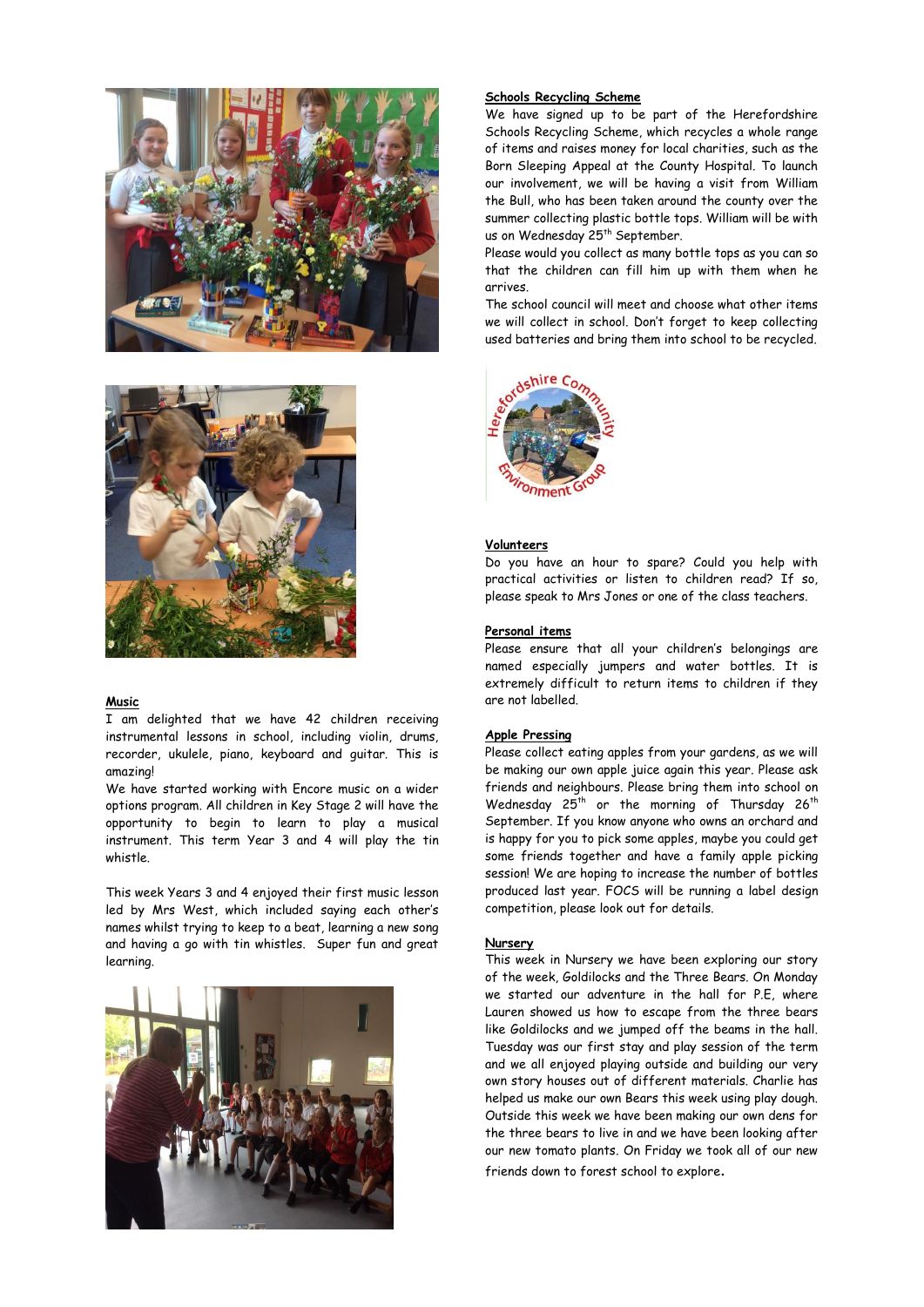# **The Pillar of Friendship**

Inspired by the sculpture at Coalbrookdale, "The Pillar of Friendship," Class 3 had a go at creating their own sculptures on this theme, which also happens to be our value of the month. Ideas such as loyalty, being protective, having fun and sharing food together were some of the things which the children thought were important to friendship.



## **SEPTEMBER**

# **Value of the Month - FRIENDSHIP**

"No longer do I call you servants, for the servant does not know what his father is doing; but I have called you friends." John 15:15

Chosen by Mrs Jones

#### **Attendance**

Well done to Class 1 who have had 100% attendance since the beginning of term. They get to look after Alfie the attendance bear all next week.

**Class 1 - 100% Class 2 - 97.32% Class 3 - 98.91% Class 4 - 95.98% Class 5 - 98.96% Whole School - 97.82%**

# **Head Teacher Award**

Bryn Richards and Daniel Burton for their positive attitude on the residential last week

# **Stars of the week**

#### **Nursery**

Lottie Mifflin and Haydn Wyatt for a brilliant start in Nursery

#### **Reception**

Poppy Weston and Sofia Vaughan for settling into Class1 so well

## **Year 1**

Blake Loader for refusing to give up in English Harvey Rankin for his positive attitude and persistence in Maths

#### **Year 2**

Ruby Cowell for being so positive and settling in so well at Cradley

Uriah Lyndon for working independently on all texts this week

#### **Year 3**

Elena Edwards for a positive attitude and for willing to take a risk in Maths

Ava Oseman for her positive attitude to learning and giving her very best

# **Year 4**

Preston Loader for being a positive member of Year 4 and an enthusiastic member of the class

Molly-Mae Gibbons for taking a positive outlook to starting Year 4 and whilst away at the residential **Year 5**

Sian Smith for taking pride in her Maths work and for trying to be the best she can be

Barney Dunnett & Eddie Wilson for working cooperatively to retell the legend of Cwm Idwal

**Year 6**

Sofia Ashton for showing the qualities of being a good friend this week

Toby Cooper for persistence in doing the best he can last week during the residential and this week in class

## **Dates for the Future**

# **SEPTEMBER**

**Monday 16th** Year 5/6 swimming starts Clubs start **Wednesday 25th** Recycling project launch **Thursday 26th** Apple pressing Book Fair arrives in school

# **OCTOBER**

**Wednesday 2nd** Last day of Book Fair **Tuesday 8th** Quick Sticks hockey **Thursday 10th** 9am Harvest Festival at Church **Friday 11th** Half-day closing; 12.30pm pick up FOCS Disco **Monday 14th** No swimming

# **Tuesday 15th**

Parents evening 3.30pm – 5.30pm **Wednesday 16th** Parents evening 5.30pm – 7.30pm **Thursday 17th** Individual and sibling photos **Wednesday 23rd** Class 5 Collective Worship **Friday 25th** Last day of half term

#### **NOVEMBER**

**Monday 4th** New term begins Science week **Wednesday 6th** Class 4 Welcome Wednesday